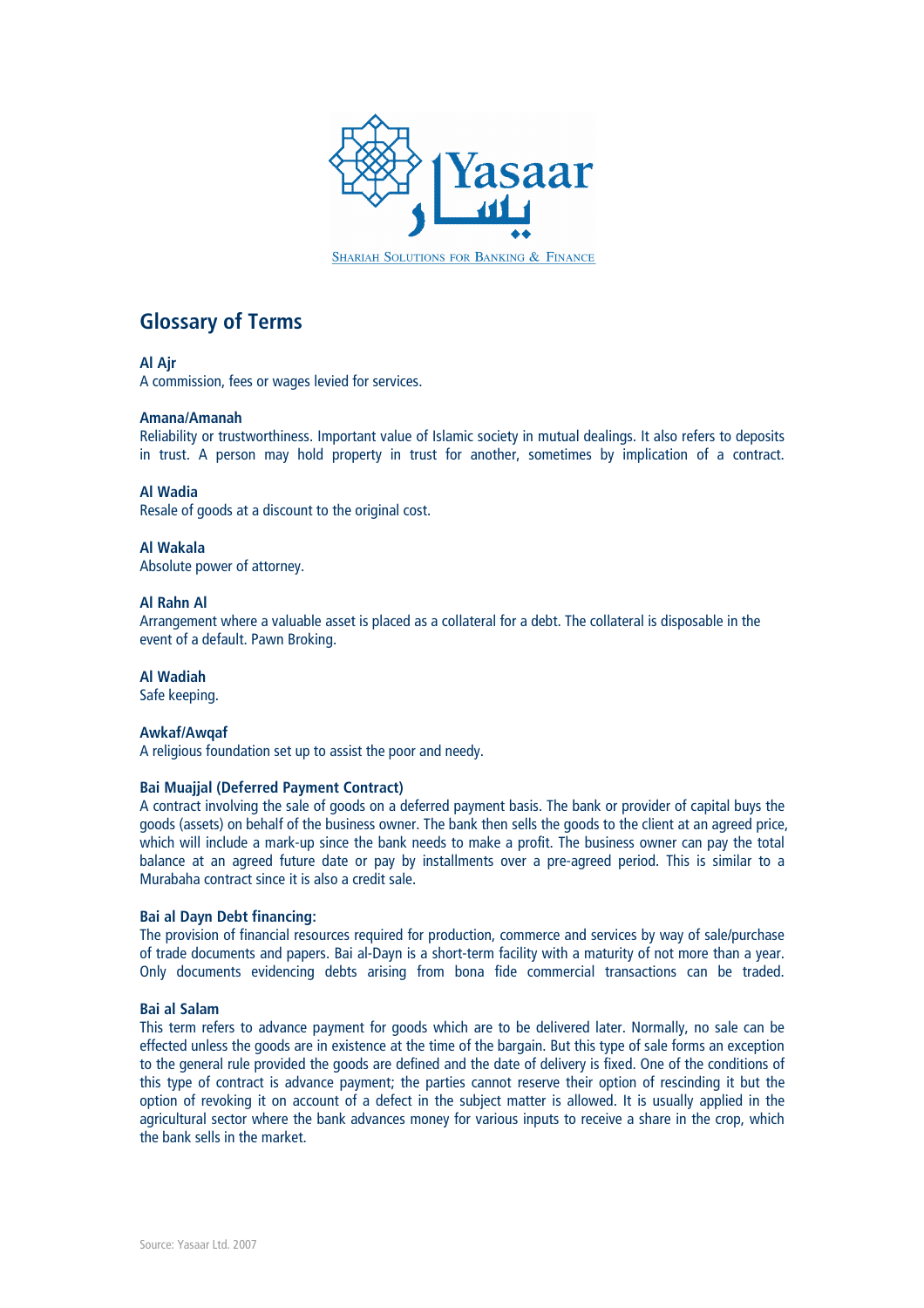## Bai Bithaman Ajil

This contract refers to the sale of goods on a deferred payment basis. Equipment or goods requested by the client are bought by the bank which subsequently sells the goods to the client an agreed price which includes the bank's mark-up (profit). The client may be allowed to settle payment by instalments within a pre-agreed period, or in a lump sum. Similar to a Murabaha contract, but with payment on a deferred basis.

#### Baitul Mal

Treasury.

## Fatwah

A religious decree.

## **Figh**

Islamic jurisprudence. The science of the Shariah. It is an important source of Islamic economics.

## Gharar Lit

Uncertainty, hazard, chance or risk. Technically, sale of a thing which is not present at hand; or the sale of a thing whose consequence or outcome is not known; or a sale involving risk or hazard in which one does not know whether it will come to be or not, such as fish in water or a bird in the air. Deception through ignorance by one or more parties to a contract. There are several types of gharar, all of which are haram. The following are some examples:

- Selling goods that the seller is unable to deliver
- Selling known or unknown goods against an unknown
- price
- Selling goods without proper description
- Selling goods without specifying the price
- Making a contract conditional on an unknown event
- Selling goods on the basis of false description
- Selling goods without allowing the buyer to properly
- examine the goods

The root Gharar denotes deception. Bay' al-Gharar is an exchange in which there is an element of deception either through ignorance of the goods, the price, or through faulty description of the goods. Bay' al-Gharar is an exchange in which one or both parties stand to be deceived through ignorance of an essential element of exchange. Gambling is a form of Gharar because the gambler is ignorant of the result of his gamble.

#### Halal

That which is permissible. In Islam there are activities, professions, contracts and transactions which are explicitly prohibited (haram) by the Qur'an or the Sunnah. Barring them, all other activities, professions, contracts, and transactions etc. are halal. An activity may be economically sound but may not be allowed in the Islamic society if it is not permitted by the Shari'ah.

## Hawala

Lit: bill of exchange, promissory note, cheque or draft. Technically, a debtor passes on the responsibility of payment of his debt to a third party who owes the former as debt. Thus the responsibility of payment is ultimately shifted to a third party. Hawala is a mechanism for settling international accounts, by book transfers.

#### Haram

Unlawful.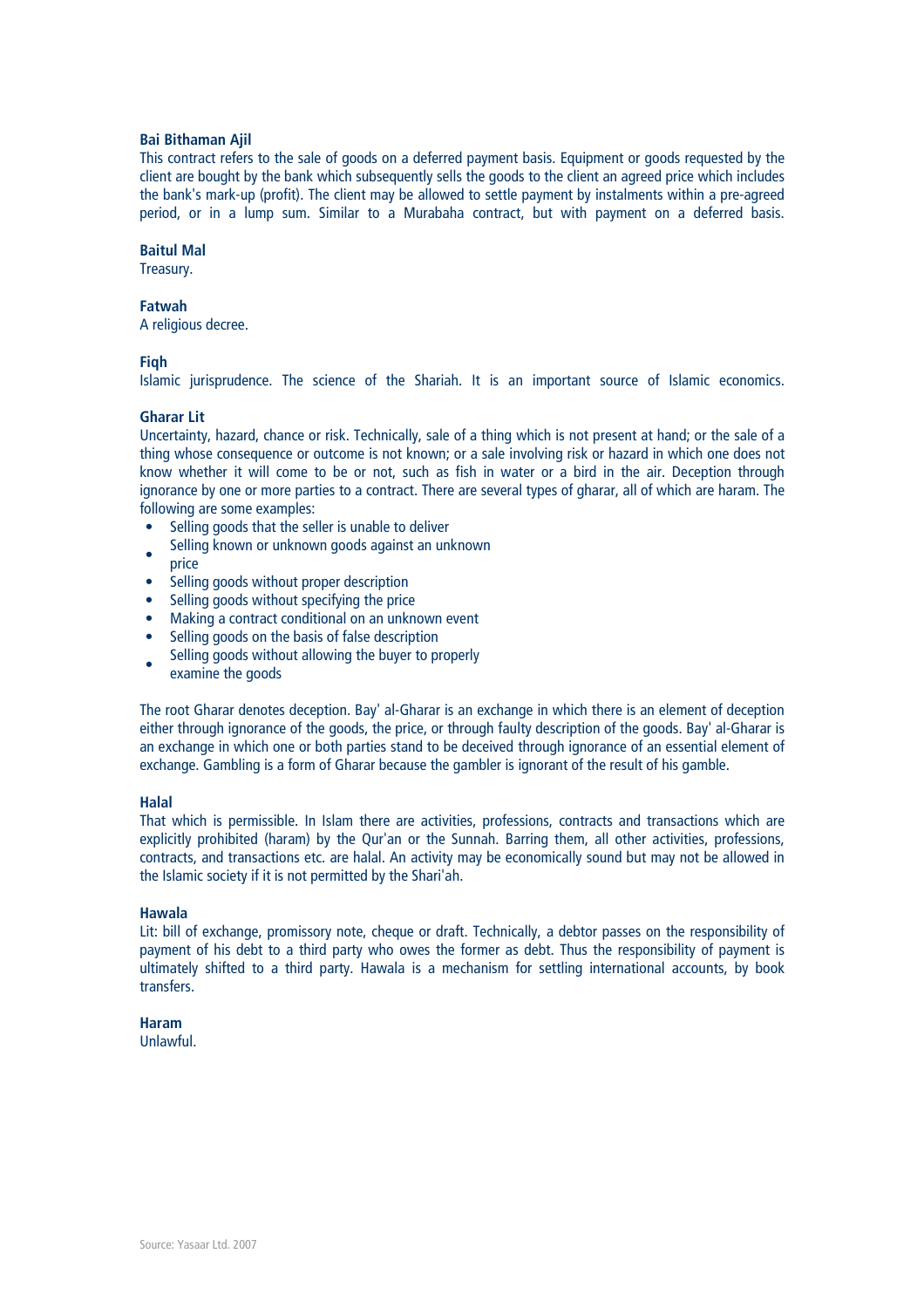## liara (Leasing)

A contract where the bank or financier buys and leases equipment or other assets to the business owner for a fee. The duration of the lease as well as the fee are set in advance. The bank remains the owner of the assets. This type of contract is a classical Islamic financial product. Leasing is also a lawful method of earning income, according to Islamic law. In this method, tangible assets such as machinery, a car, a ship, a house, can be leased by one person (lessor) to the other (lessee) for a specific period against a specific price. The benefit and cost of the each party are to be clearly spelled out in the contract so that any ambiguity (Gharar) may be avoided.

## Ijarah wa Iqtina (Lease to Purchase)

This term refers to a mode of financing adopted by Islamic banks. It is a contract under which the Islamic bank finances equipment, a building or other facility for the client against an agreed rental together with an undertaking from the client to purchase the equipment or the facility. The rental as well as the purchase price is fixed in such a manner that the bank gets back its principal sum along with some profit which is usually determined in advance.

#### Ijtehad

Lit: effort, exertion, industry, diligence. Technically, endeavor of a jurist to derive or formulate a rule of law on the basis of evidence found in the sources.

## Istisna (Progressive Financing)

A contract of acquisition of goods by specification or order where the price is paid progressively in accordance with the progress of a job. An example would be for the purchase of a house to be constructed, payments are made to the developer or builder according to the stage of work completed. This type of financing along with bai salam are used as purchasing mechanisms, and murabaha and bai muajjal are for financing sales.

#### Ju'alal

Lit: stipulated price for performing any service. Technically applied in the model of Islamic banking by some. Bank charges and commission have been interpreted to be ju'ala by the jurists and thus considered lawful. Mudaraba / Modaraba (Trust Financing). The term refers to a form of business contract in which one party brings capital and the other personal effort. The proportionate share in profit is determined by mutual agreement. But the loss, if any, is borne only by the owner of the capital, in which case the entrepreneur gets nothing for his labour. The financier is known as 'rab-al-maal' and the entrepreneur as 'mudarib'. Mudarib In a mudaraba contract, the person or party who acts as entrepreneur.

#### Mu'amalah (t)

Lit: economic transaction.

#### Murabaha / Morabaha (Cost-Plus Financing)

Lit: sale on profit. Technically a contract of sale in which the seller declares his cost and profit. This has been adopted as a mode of financing by a number of Islamic banks. As a financing technique, it involves a request by the client to the bank to purchase a certain item for him. The bank does that for a definite profit over the cost which is agreed in advance. It has been estimated that 80 to 90 percent of financial operations of some Islamic banks belong to this category. There are a number of requirements for this transaction to meet the Islamic standards of a legal sale. The entire transaction is to be completed in two stages and as two separate contracts. In the first stage, the client requests the bank to undertake a Murabaha transaction and promises to buy the commodity specified by him, if the bank acquires the same commodity. In the second stage, the client purchases the good acquired by the bank on a deferred payments basis and agrees to a payment schedule. The Murabaha form of financing is being widely used by the Islamic banks to satisfy various kinds of financing requirements. It is used to provide finance in various and diverse sectors e. g. in consumer finance for purchase of consumer durable such as cars and household appliances, in real estate to provide housing finance, in the production sector to finance the purchase of machinery, equipment and raw material etc.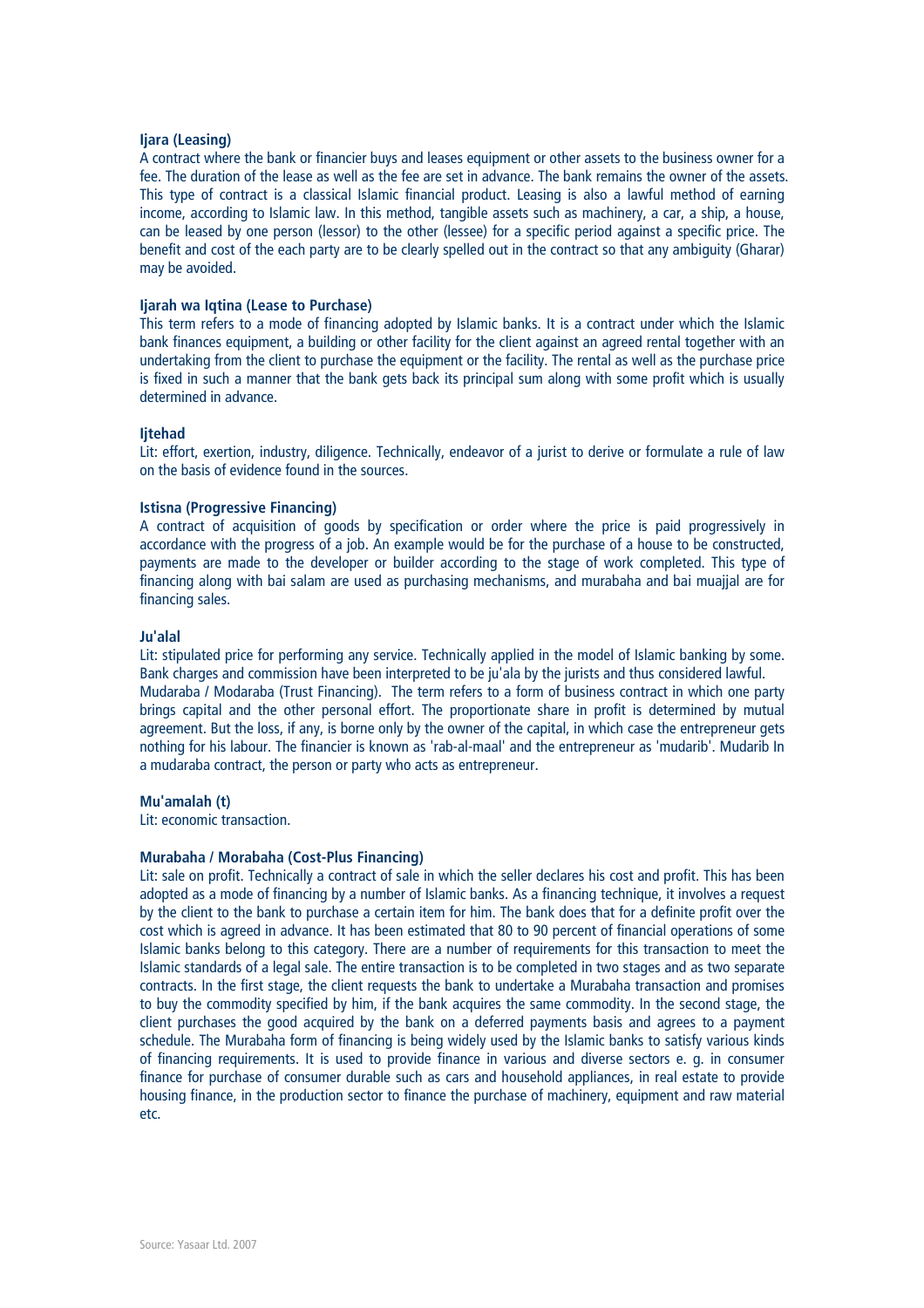## Musharaka (Venture Capital)

Musharaka is a technique of financing used as a partnership. It is where two or more financiers provide finance for a project. All partners are entitled to a share in the profits resulting from the project in a ratio which is mutually agreed upon. However, the losses, if any, are to be shared exactly in the proportion of capital proportion. All partners have a right to participate in the management of the project. However, they can waive the right of participation in favour of any specific partner or person. There are two main forms of Musharaka: Permanent Musharaka and Diminishing Musharaka. These are briefly explained below:

## Permanent Musharaka

In this form of Musharaka an Islamic bank participates in the equity of a project and receives a share of profit on a pro rata basis. The period of contract is not specified. So it can continue so long as the parties concerned wish it to continue. This technique is suitable for financing projects on a longer term where funds are committed over a long period and gestation period of the project may also be protracted.

## Diminishing Musharaka

Diminishing Musharaka allows equity participation and sharing of profit on a pro rata basis but also provides a method through which the equity of the bank keeps on reducing its equity in the project and ultimately transfers the ownership of the asset on of the participants. The contract provides for a payment over and above the bank share in the profit for the equity of the project held by the bank. That is the bank gets a dividend on its equity. At the same time the entrepreneur purchases some of its equity. Thus, the equity held by the bank is progressively reduced. After a certain time the equity held by the bank shall come to zero and it shall cease to be a partner. Musharaka form of financing is being increasingly used by the Islamic banks to finance domestic trade, imports and to issue letters of credit.

## Musaqah

A contract in which the owner of the garden shares its produce with another person in return for his services in irrigating the garden.

## Muzara'a

A contract in which one person agrees to till the land of the other person in return for a part of the produce of the land.

## Qard Hasan (Interest free loans)

Most of the Islamic banks also provide interest free loans (Qard Hasan) to their customers. If this practice is not possible on a significant scale, even then, it is adopted at least to cover some needy people. Islamic view about loan (Qard) is that it should be given to borrower free of charge.

#### **Oimer**

Lit: gambling. Technically, an agreement in which possession of a property is contingent upon the occurrence of an uncertain event. By implication it applies to those agreements in which there is a definite loss for one party and definite gain for the other without specifying which party will gain and which party will lose.

#### Rab-al-maal

In a mudaraba contract the person who invests the capital.

#### Riba

This term literally means an increase or addition. Technically it denotes any increase or advantage obtained by the lender as a condition of the loan. Any risk-free or "guaranteed" rate of return on a loan or investment is riba. Riba, in all forms, is prohibited in Islam. In conventional terms, riba and "interest" are used interchangeably.

## Sadaqah

Charitable giving.